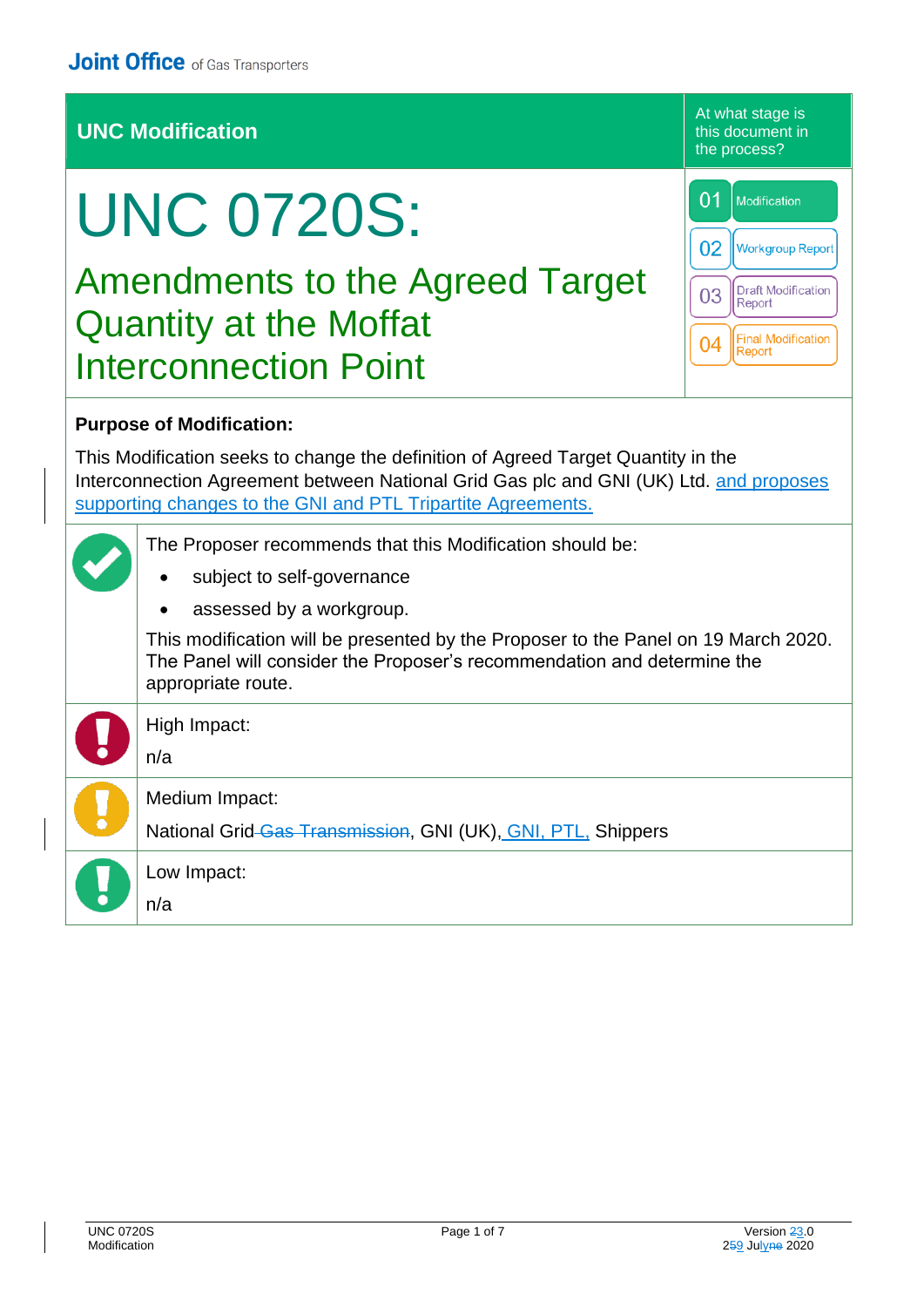## **Joint Office** of Gas Transporters

| <b>Contents</b>                                                                                                                                                                                                                                                                                                                                                                | Any<br>questions?   |  |                                                                                                                                                                                                                          |
|--------------------------------------------------------------------------------------------------------------------------------------------------------------------------------------------------------------------------------------------------------------------------------------------------------------------------------------------------------------------------------|---------------------|--|--------------------------------------------------------------------------------------------------------------------------------------------------------------------------------------------------------------------------|
| <b>Summary</b><br>3<br>1<br>$\overline{2}$<br><b>Governance</b><br>4<br>3<br><b>Why Change?</b><br>4<br><b>Code Specific Matters</b><br>4<br>4<br><b>Solution</b><br>5<br>5<br><b>Impacts &amp; Other Considerations</b><br>5<br>6<br><b>Relevant Objectives</b><br>7<br>6<br><b>Implementation</b><br>7<br>8<br><b>Legal Text</b><br>9<br>7<br><b>10 Recommendations</b><br>7 |                     |  | Contact:<br><b>Joint Office of Gas</b><br><b>Transporters</b><br>enquiries@gasgove<br>rnance.co.uk<br>0121 288 2107<br>Proposer:<br><b>Malcolm</b><br><b>Montgomery</b><br><b>Malcolm.Montgome</b><br>ry@nationalgrid.co |
| <b>Timetable</b><br>The Proposer recommends the following timetable:                                                                                                                                                                                                                                                                                                           |                     |  | m<br>+447970<br>114460                                                                                                                                                                                                   |
| Initial consideration by Workgroup                                                                                                                                                                                                                                                                                                                                             | 02 April 2020       |  | Transporter:                                                                                                                                                                                                             |
| Workgroup Report presented to Panel                                                                                                                                                                                                                                                                                                                                            | 16 July 2020        |  | <b>National Grid</b>                                                                                                                                                                                                     |
| Draft Modification Report issued for consultation                                                                                                                                                                                                                                                                                                                              | 16-20 July-Aug 2020 |  | <b>Systems Provider:</b><br><b>Xoserve</b>                                                                                                                                                                               |
| Consultation Close-out for representations                                                                                                                                                                                                                                                                                                                                     | 07-10 Aug-Sep 2020  |  |                                                                                                                                                                                                                          |
| Final Modification Report available for Panel                                                                                                                                                                                                                                                                                                                                  | 13-11 July-Sep 2020 |  | 20                                                                                                                                                                                                                       |
| Modification Panel decision                                                                                                                                                                                                                                                                                                                                                    | 20-17 Aug-Sep 2020  |  | <b>UKLink@xoserve.c</b><br>$om$                                                                                                                                                                                          |
|                                                                                                                                                                                                                                                                                                                                                                                |                     |  |                                                                                                                                                                                                                          |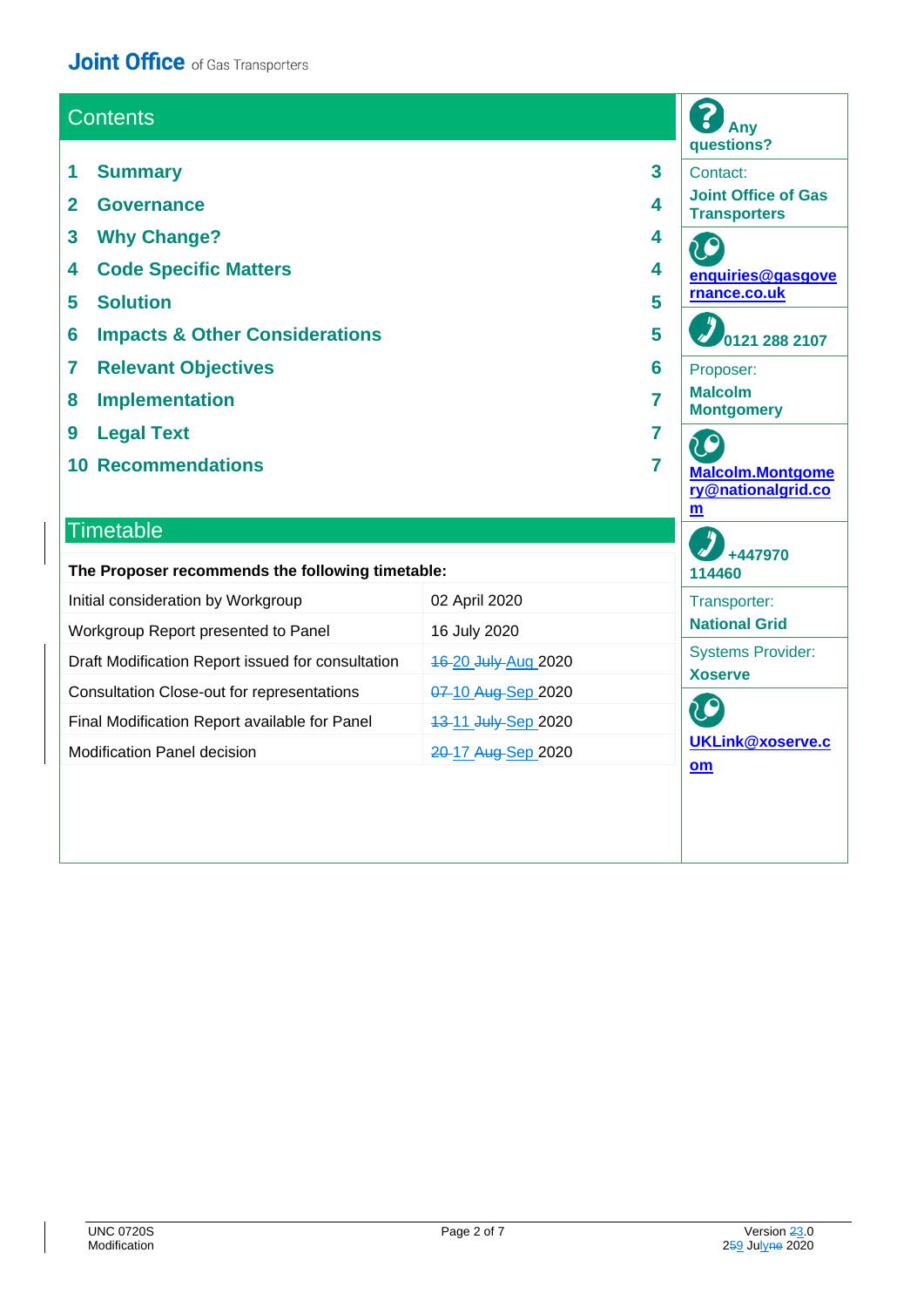## **1 Summary**

#### **What**

National Grid Gas plc (hereafter referred to as National Grid in this document) 's National Control Centre are observing large late in the day changes to the rates and End of Day quantities to be offtaken at the Moffat interconnector (as notified to National Grid by GNI(UK)<sup>1</sup> via Exit Flow Profiles). This is understood to be due to issues with the mechanism used to calculate the Agreed Target Quantity (ATQ). Currently, Exit Flow Profiles sent to National Grid by GNI(UK) contain an End of Day quantity based purely on the aggregation of the prevailing net shipper nominations for the island of Ireland, Stranraer, and any Operational Balancing Account (OBA) Cumulative Steering Difference (CSD) correction. This is defined as the 'Agreed Target Quantity'.

GNI(UK) is bound by the Interconnection Agreement (IA) to notify National Grid of an ATQ that shall be obtained from the aggregate net confirmed nomination quantities. However, since the introduction of the EU Network Code on Balancing and the Corrib field coming online, GNI(UK) are experiencing issues with this mechanism within day. Shippers are understating volumes at the beginning of the day, and accurate (higher) nominations are not being provided until later in the day. National Grid and GNI(UK) wish to enable GNI(UK) to provide an ATQ which more accurately predicts End of Day quantities earlier in the Gas Day.

#### **Why**

Late notification of changes to flow cause operational balancing issues for both National Grid and GNI(UK). This could lead to inefficient compressor usage by both National Grid and GNI as well as the possibility of the system operators taking residual balancing actions that may not be needed. The shipper community is also affected as late notification of changes to flow can cause inaccuracies in the Predicted Closing Linepack (PCLP) published by National Grid. As the only available linepack forecast made available externally by National Grid, inaccuracies have the potential to have a material impact on market prices and trading behaviour. National Grid is of the opinion that making this change to the IA would have a positive impact on all of these issues.

#### **How**

This Modification proposes changes to 1) both the Interconnection Agreement between National Grid and GNI (UK), 2) and the tripartite agreement between National Grid, GNI (UK) and GNI<sup>2</sup> at the Moffat interconnector, and 3) the tripartite agreement between National Grid, GNI (UK) and PTL<sup>3</sup> at the Moffat interconnector, which will provide a change in the way in which the ATQ is calculated. This change will aim to provide all parties with a much more accurate representation of End of Day quantities earlier in the Gas Day.

The current methodology states that GNI(UK) must submit an ATQ which is equal to the aggregate net of shipper nominations plus a Cumulative Steering Difference Correction (CSDC). The proposed change to the ATQ calculation is to add in-an additional GNI and PTL forward flow quantitiesy calculated with reference to

<sup>&</sup>lt;sup>1</sup> GNI (UK) is Gas Networks Ireland (UK) a transmission system operator for the gas interconnector between Moffat in Scotland and the Republic of Ireland and the Isle of Man, which is physically connected to the NGG System at the Moffat Interconnection Point.

<sup>&</sup>lt;sup>2</sup> Gas Networks Ireland Limited (GNI) is the transmission system operator for the Republic of Ireland's gas transmission system (GNI System) for the transmission of gas to, in and from the Republic of Ireland.

UNC 0720S Page 3 of 7 Version 23.0 Modification 259 Julyne 2020 <sup>3</sup> Premier Transmission Limited (PTL) is the transmission system operator for the gas interconnector between Twynholm in Scotland and Ballylumford in Northern Ireland, connected to the GNI (UK) System at Twynholm.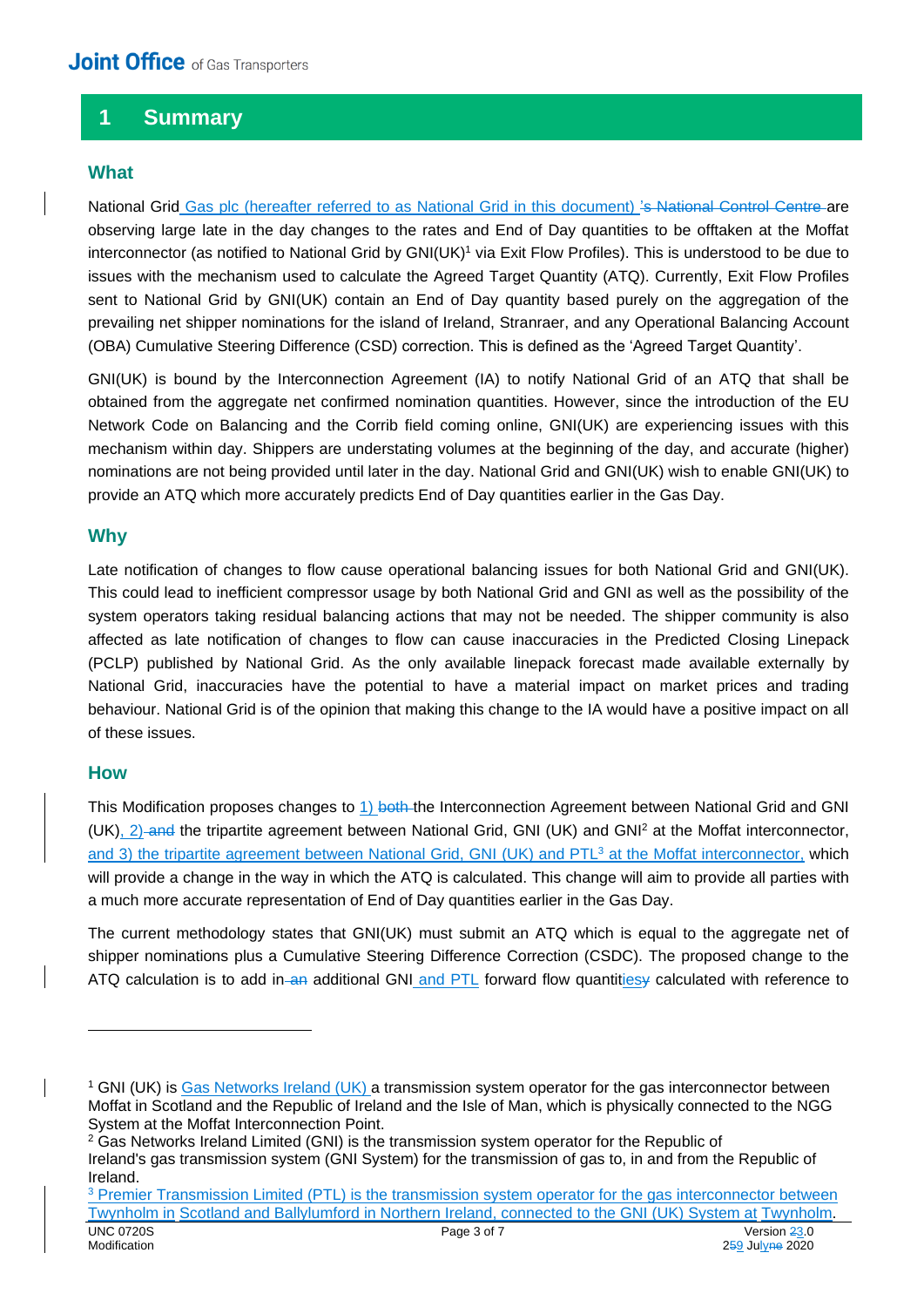the aggregate exit demand within GNI's and PTL's respective systems, (including Virtual Reverse Flow) minus the anticipated entry quantities at other entry points to those systems (these are currently include Bellanaboy (Corrib) and Inch, but there may be more in due course).

For the avoidance of doubt this Modification does not seek to make any changes to the way in which the Steering Difference and Operational Balancing Account are managed. In accordance with the EU Interoperability Code, GNI (UK) and National Grid would seek to maintain an OBA balance that is as close to zero as possible.

## **2 Governance**

#### **Self-Governance**

This Modification should provide incremental benefit through improved quality of information. However, the issue is limited to a single point (Moffat Interconnection Point) and so it is not considered to have a material enough impact upon the operation of the market to warrant an Authority decision.

### **Requested Next Steps**

This Modification should:

- subject to self-governance
- be assessed by a workgroup

## **3 Why Change?**

As per the Interconnection Agreement between GNI (UK) and National Grid, and as per the tripartite agreements between National Grid, GNI (UK) and GNI, GNI (UK) currently provide National Grid with flow notifications for Moffat which are obtained using aggregate net shipper nominations.

The combination of low shipper nominations earlier in the Gas Day and the large upward renominations late in the Gas Day, generate unreliable End of Day estimates early in the day. The uncertainty created by inaccuracies in End of Day Quantities submitted to National Grid, may result in inefficient use of compression, and impair efficient balancing resulting in an increased cost to Industry. There is also an impact on the accuracy of the PCLP. which as the only available linepack forecast made available externally by National Grid, can have significant impact on market prices and trading behaviour.

By continuing to accept these faults with the current mechanism for calculating End of Day quantities we are missing an opportunity to improve the economic and efficient operation of the NTS.

## **4 Code Specific Matters**

#### **Reference Documents**

[UNC EID](https://www.gasgovernance.co.uk/EID) (European Interconnection Document)

[UNC TPD](https://www.gasgovernance.co.uk/TPD) (Transportation Principal Document)

[EU Interoperability Network Code](https://eur-lex.europa.eu/legal-content/EN/TXT/?uri=CELEX%3A32015R0703)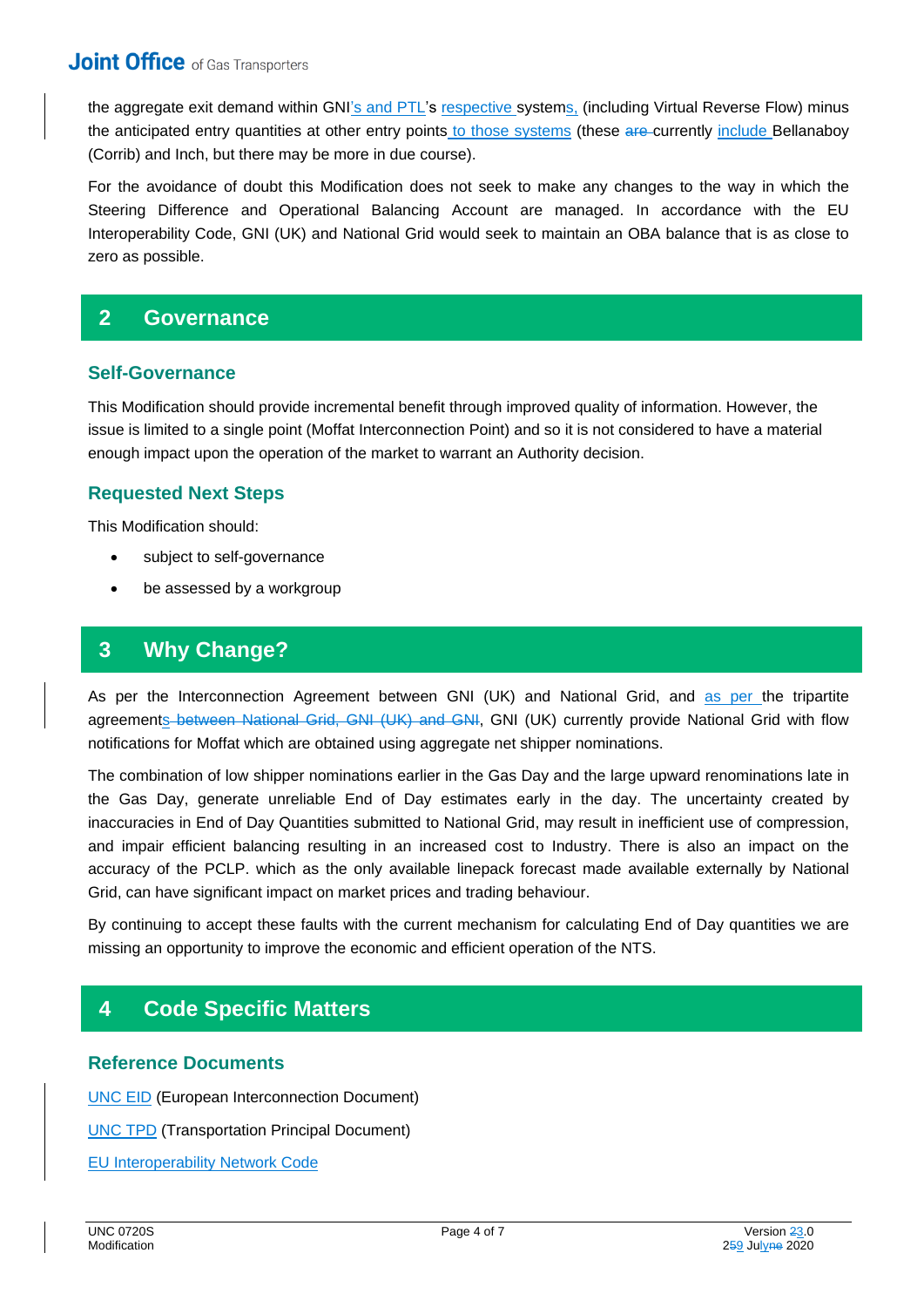## **5 Solution**

To help resolve the issue, then 1) GNI (UK) and National Grid wish to amend the IA, and 2) National Grid, GNI (UK) and GNI wish to amend the GNI tripartite agreement and 3) National Grid, GNI (UK) and PTL wish to amend the PTL tripartite agreement, to change the way in which Exit Flow Profiles are calculated. The proposed solution is to re-define the ATQ to include and additional flow quantity submitted by GNI, and an additional flow quantity submitted by PTL. The additional flow quantity will be determined by GNI and PTL with reference to the aggregate exit demands within GNI's system and PTL's system respectively, (including Virtual Reverse Flow) minus the anticipated entry quantities at entry points other than Moffat. (This currently includes Bellanaboy (Corrib) and Inch).

Analysis carried outsupplied by GNI demonstrates this change would result in a more accurate estimation of Moffat demand earlier in the gas day. GNI (UK) would will re-align the Agreed Target Quantity with the Aggregate Net Nominations i.e. revert to the current method for determining the ATQ, at midnight, such as there is no expected impact on the OBA at the end of the day.

In the event of a transportation constraint in the NTS that impacts upon National Grid's ability to export gas at Moffat, then upon notifying GNI(UK) of an Exceptional Event the additional GNI and PTL forward flow quantity shall be zero unless otherwise agreed by the parties.

This UNC Modification seeks to implement the new methodology by revising the wording in the Moffat IA and tripartites as per UNC European Interconnector Document (EID), Section A section 4, which states 'Relevant Interconnection Provisions' will not be amended other than with approval from shippers / pursuant to a Code Modification.

The wording in annex H of the IA-annex H and annex B of the Tripartites annex B-shall be amended as per the appendix toand the revised versions of these agreements are submitted alongside this document.

## **6 Impacts & Other Considerations**

## **Does this Modification impact a Significant Code Review (SCR) or other significant industry change projects, if so, how?**

None

#### **Consumer Impacts**

This Modification aims to both improve data provision for the shipper community and the efficient commercial operation of the NTS, this may benefit a range of gas market stakeholders including consumers.

#### **Cross Code Impacts**

None

#### **EU Code Impacts**

COMMISSION REGULATION (EU) 2015/703 establishing a network code on interoperability and data exchange rules Article 4, paragraph 2 states:

Before concluding or amending an interconnection agreement which contains the rules referred to in Article 3 (c) rules for the matching process; (d) rules for the allocation of gas quantities; (e) communication procedures in case of exceptional events; transmission system operators shall invite network users to comment on the proposed text of those rules at least two months before the agreement is concluded or amended. The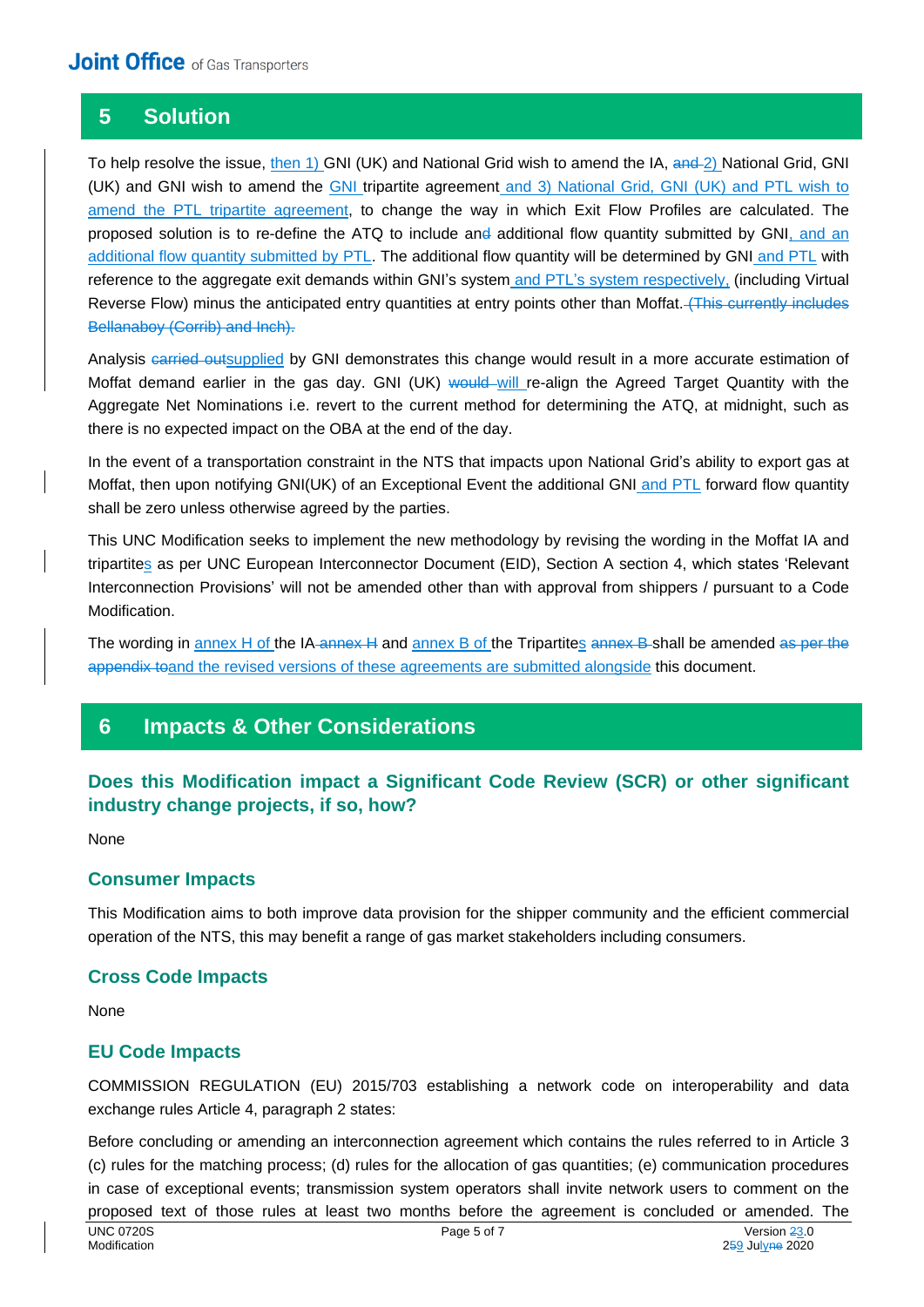transmission system operators shall take the network users' comments into account when concluding or amending their interconnection agreement.

Users are invited to comment throughout the Modification process.

#### **Central Systems Impacts**

None

## **7 Relevant Objectives**

Impact of the modification on the Relevant Objectives:

| Relevant Objective                                                                                                                                                                                                                                                           | Identified impact   |
|------------------------------------------------------------------------------------------------------------------------------------------------------------------------------------------------------------------------------------------------------------------------------|---------------------|
| Efficient and economic operation of the pipe-line system.<br>a)                                                                                                                                                                                                              | Positive            |
| Coordinated, efficient and economic operation of<br>b)<br>the combined pipe-line system, and/ or<br>(i)<br>(ii) the pipe-line system of one or more other relevant gas transporters.                                                                                         | <b>NonePositive</b> |
| Efficient discharge of the licensee's obligations.<br>$\mathsf{C}$                                                                                                                                                                                                           | None                |
| Securing of effective competition:<br>d)<br>between relevant shippers;<br>(i)<br>between relevant suppliers; and/or<br>(ii)<br>(iii) between DN operators (who have entered into transportation<br>arrangements with other relevant gas transporters) and relevant shippers. | None                |
| e) Provision of reasonable economic incentives for relevant suppliers to secure<br>that the domestic customer supply security standards are satisfied as<br>respects the availability of gas to their domestic customers.                                                    | None                |
| Promotion of efficiency in the implementation and administration of the Code.<br>f                                                                                                                                                                                           | None                |
| Compliance with the Regulation and any relevant legally binding decisions of<br>g)<br>the European Commission and/or the Agency for the Co-operation of Energy<br>Regulators.                                                                                                | None                |

The implementation of this proposal will better facilitate the relevant objectives of the UNC:

a) efficient and economic operation of the pipeline system:

The increased accuracy of End of Day quantities earlier in the gas day could result in improved balancing, more efficient use of compression and improved data provision to industry via a more accurate PCLP figure. These factors all contribute to a more efficient and economic operation of the pipeline system.

b ii) efficient and economic operation of the pipeline system of one or more relevant gas transporters

As Moffat Interconnector connects the Transmission Systems operated by National Grid and GNI, the benefits outlined in the paragraph above will be consistent across both systems.